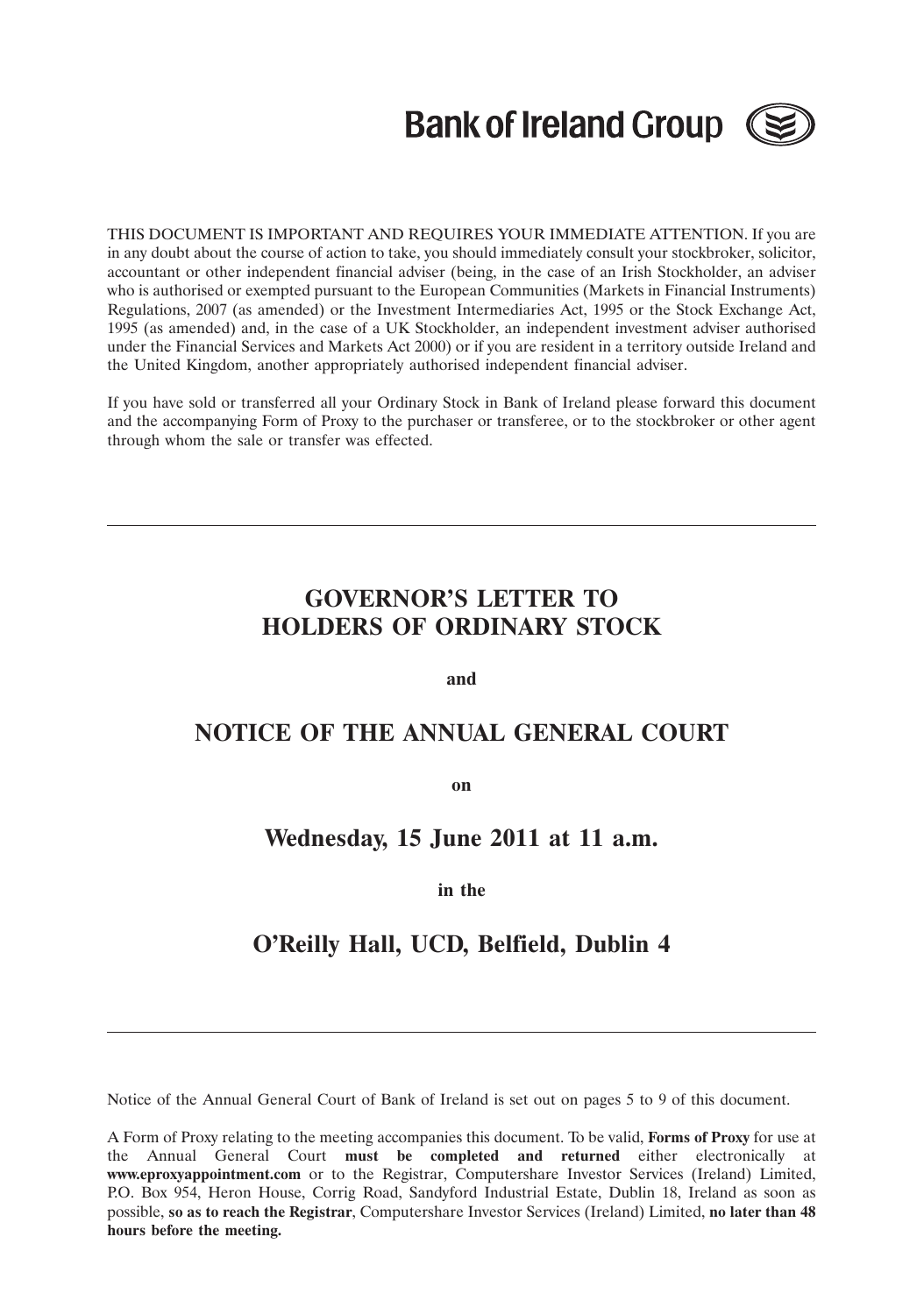# **Bank of Ireland Group (**



#### Governor

Head Office 40 Mespil Road Dublin 4

12 May 2011

Dear Stockholder,

Notice of the Annual General Court (''AGC'') to be held at 11 a.m. on Wednesday, 15 June 2011, at the O'Reilly Hall, UCD, Belfield, Dublin 4 is set out on pages 5 to 9 of this document.

The Court of Directors (the ''Court'') is recommending for your approval all the resolutions that will be proposed at the meeting. I will comment on the resolutions as follows:

**Resolution 1** proposes the adoption of the Report of the Directors and the Accounts for the year ended 31 December 2010.

**Resolution 2** is to receive the Report on Directors' Remuneration as set out on pages 173 to 184 of the Annual Report for the year ended 31 December 2010.

**Resolutions 3(i) and (ii)** relate to the election of Patrick Kennedy and the re-election of Directors as outlined below.

In accordance with best practice in relation to the re-election of Directors and subject to the Bank's Bye-Laws, all Directors are retiring at the AGC, with the exception of Mr. Tom Considine and Mr. Joe Walsh, who were nominated to the Court by the Minister for Finance.

In the interests of facilitating board renewal and a reduction in the size of the Court, Paul Haran, Dennis Holt and Heather Ann McSharry are not offering themselves for re-election and will retire from the Court at the conclusion of the AGC. Reflecting the smaller size of the Court and the balance between executive and non-executive Directors, it is appropriate to reduce the complement of executive Directors. Consequently, Denis Donovan and Des Crowley are not offering themselves for re-election to the Court.

The following Directors, being eligible, are offering themselves for re-election: Pat Molloy, Richie Boucher, Rose Hynes, Jerome Kennedy, John O'Donovan and Patrick O'Sullivan.

A biographical note in respect of each Director standing for election or re-election is contained on pages 171 and 172 in the Annual Report.

Following evaluation, the Court has concluded that each Director standing for re-election makes a valued contribution to the deliberations of the Court, continues to be effective and demonstrates continuing commitment to the role.

**Resolution 4** seeks the usual authority from Stockholders to enable the Directors to determine the remuneration of the auditors.

Apart from the ordinary business outlined above, there are 5 items of special business as follows:

#### **Resolution 5 – Renewal of authority to re-issue units of stock**

Resolution 5 seeks to determine the re-issue price range at which stock purchased and held as treasury stock may subsequently be re-issued off-market. In accordance with Bye-Law 41, the re-issue price of treasury stock for the purposes of any employee stock scheme will be the price provided for in such scheme and the re-issue price in all other circumstances will be in the range 95% to 120% of the average closing price of the stock on the Irish Stock Exchange for the five business days immediately preceding the day on which the stock is re-issued.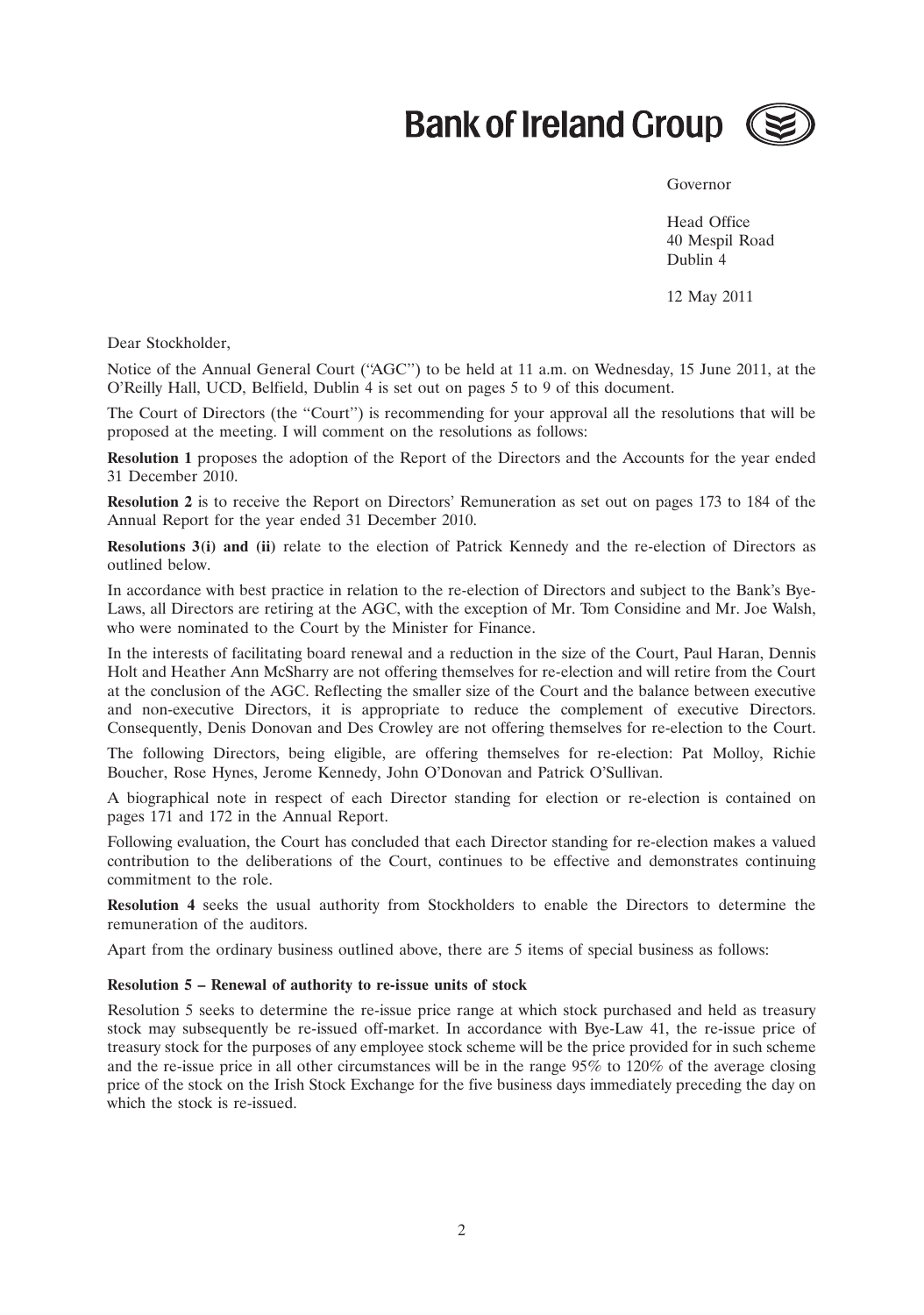### **Resolution 6 – Renewal of authority to call an Extraordinary General Court on 14 days' notice for the passing of an ordinary resolution**

Resolution 6, if passed, will maintain the existing authority in the Bye-Laws which permits the Bank to convene an Extraordinary General Court on 14 clear days' notice in writing, where the purpose of the meeting is to consider an ordinary resolution.

### **Resolution 7 and Resolution 8 – Renewal of authority to allot Ordinary Stock on a non-pre-emptive basis**

Under resolution 7, the Directors are seeking authority to allot up to the equivalent of 5% of the issued Ordinary Stock *for cash* on a non-pre-emptive basis (i.e. other than on a pro rata basis to Stockholders). This approximates to a nominal amount of  $E26$  million.

Under resolution 8, the Directors are seeking a general authority to allot and issue Ordinary Stock *otherwise than for cash*. This authority shall be for a nominal amount not exceeding, at the date of the passing of the resolution, the lesser of 10% of the issued Ordinary Stock or the authorised but unissued Ordinary Stock in the capital of the Bank.

As a result of the passing of these resolutions, Stockholders will have granted two distinct and separate authorisations empowering the Directors to allot and issue Ordinary Stock on a non-pre-emptive basis.

The authorities being sought will remain in force until 14 September 2012 or the date of the AGC in 2012, whichever is the earlier. **There are currently no plans to issue any Ordinary Stock on foot of either of these authorisations.**

### **Resolutions 9(i) and (ii) – Seek authority to create distributable reserves through the cancellation of stock premium**

Under Irish company law, any dividends on the Preference Stock and Ordinary Stock must be funded from distributable reserves and any redemption of the Preference Stock or repurchase of Ordinary Stock by the Bank must be funded from the distributable reserves of the Bank or from the proceeds of a fresh issue of stock for that purpose. Section 72 of the Companies Act, 1963 enables a company, subject to Stockholder approval and the approval of the High Court, to create distributable reserves through the cancellation of stock premium.

The Bank wishes to ensure that it is not constrained from paying dividends, redeeming the Preference Stock or repurchasing the Ordinary Stock by a lack of distributable reserves in circumstances where the Bank is otherwise in a position to pay dividends, redeem the Preference Stock or repurchase the Ordinary Stock. Accordingly, a special resolution will be proposed at the AGC to seek the approval of Stockholders to the cancellation of stock premium of the Bank, the reserve created on cancellation of stock premium to be treated as distributable reserves.

The passing of resolution  $9(i)$  will enable the Bank to take the necessary steps following the AGC to seek the approval of the High Court to the cancellation of  $\epsilon$ 3.92 billion of the Bank's stock premium account. Resolution 9(ii) seeks to give the Directors greater flexibility in relation to the implementation of Resolution 9(i). The passing of resolution 9(ii) will enable the Directors, on behalf of the Bank, to seek the approval of the High Court to the cancellation of such lesser sum as the Directors may approve at their discretion and in addition will enable the Directors to determine not to seek the approval of the High Court at all in pursuance of resolution 9(i).

### **Recommendation**

The Directors believe that the above resolutions proposed to the AGC are in the best interests of the Bank and its Stockholders as a whole and accordingly recommend that you vote in favour of them, as they intend to do in respect of their own beneficial holdings amounting to 3,492,317 units of Ordinary Stock.

### **Action to be taken**

You will find a Form of Proxy accompanying this document for use in connection with the AGC. The Form of Proxy (together with any power of attorney or other authority under which it is executed, or a notarially certified copy thereof) should be completed and returned as soon as possible to the Registrar, Computershare Investor Services (Ireland) Limited, P.O. Box 954, Heron House, Corrig Road, Sandyford Industrial Estate, Dublin 18, Ireland or by submitting your proxy details electronically at www.eproxyappointment.com and in any event, in order to be valid, so as to arrive not later than 11 a.m. on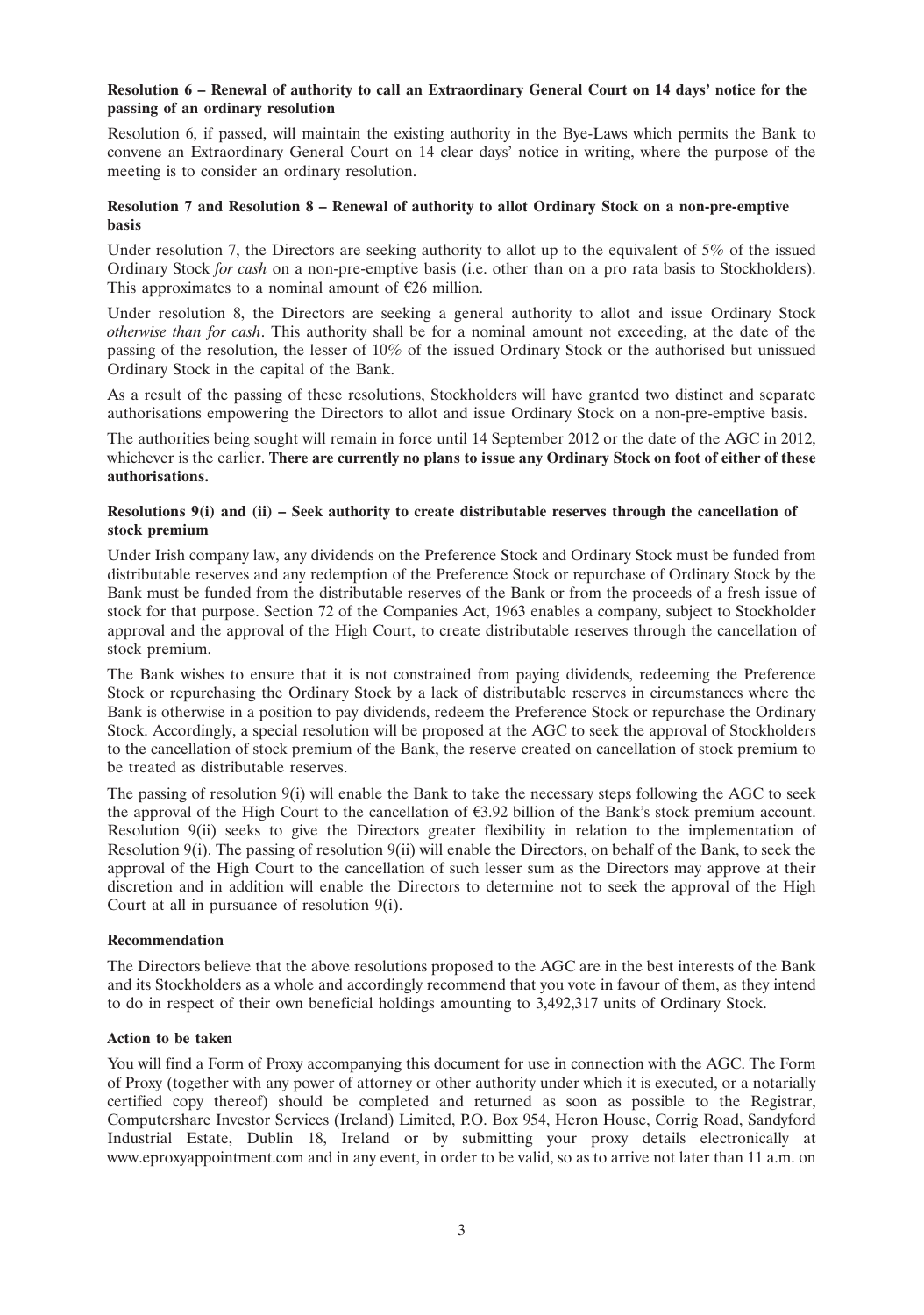Monday, 13 June 2011. Stockholders voting electronically will need their 5-digit PIN Number, Stockholder Reference Number and the Control Number, which are all printed on the enclosed Form of Proxy. The appointment of a proxy will not preclude a Stockholder from attending and voting in person at the AGC.

If you would like to submit a question in advance of the AGC, please send it by email to **agcquestions@boi.com** or send it in writing with your Form of Proxy to the Registrar by no later than 4 days in advance of the AGC. I will respond to questions raised when the item of business to which they relate is under consideration by the meeting. Any other questions submitted, that are not relevant to the meeting, will be responded to subsequently by an appropriate executive.

Finally, in the interests of protecting the environment and promoting efficiency in our company, I would ask you to consider electing, through our Registrar at www.computershare.com/ie/ecomms, to receive your Stockholder documentation on-line as soon as it is published on our website. As well as being speedier and less bulky, you can access some or all of the information at your convenience.

**If you wish to attend the Annual General Court, please detach your Attendance Card from your Form of Proxy and bring it with you to the meeting.**

Yours sincerely,

Moy

**Patrick J Molloy** Governor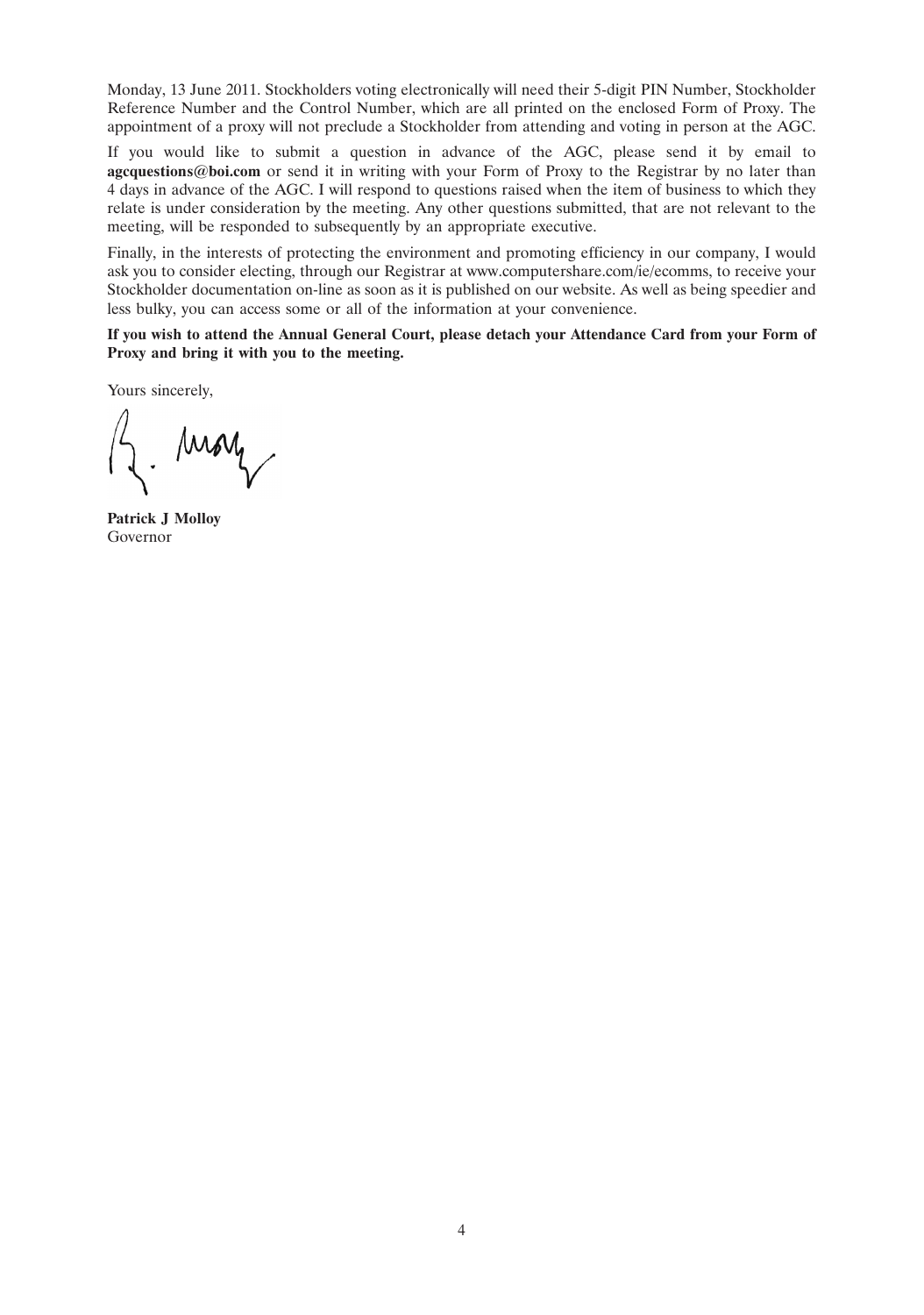#### **NOTICE OF THE ANNUAL GENERAL COURT**

**NOTICE IS HEREBY GIVEN that the Annual General Court of The Governor and Company of the Bank of Ireland (the ''Bank'') will be held on Wednesday, 15 June 2011, at 11 a.m. in the O'Reilly Hall, University College Dublin, Belfield, Dublin 4, Ireland, for the following purposes:-**

- 1. To receive the Report of the Directors and the Accounts for the year ended 31 December 2010.
- 2. To receive the Report on Directors' Remuneration for the year ended 31 December 2010.
- 3. (i) To elect Patrick Kennedy as a Director.
	- (ii) To re-elect the following Directors, by separate resolutions:-
		- (a) Pat Molloy (d) Jerome Kennedy (b) Richie Boucher (e) John O'Donovan (c) Rose Hynes (f) Patrick O'Sullivan

*Biographical information in respect of each Director is provided on pages 171 and 172 in the Annual Report. Please also refer to the Governor's Letter to Stockholders.*

- 4. To authorise the Directors to determine the remuneration of the auditors.
- 5. To consider and, if thought fit, pass the following resolution as a special resolution:-

''THAT, for the purposes of Section 209 of the Companies Act, 1990 (the ''1990 Act''), the re-issue price range at which any units of treasury stock for the time being held by the Bank may be re-issued off-market shall be determined in accordance with Bye-Law 41 of the Bye-Laws of the Bank.

This resolution shall take effect and the authority hereby conferred shall be effective immediately and shall expire at the close of business on the earlier of the date of the next Annual General Court of the Bank after the passing of this resolution or 14 December 2012 unless previously varied or renewed in accordance with the provisions of Section 209 of the 1990 Act.''

6. To consider and, if thought fit, pass the following resolution as a special resolution:-

''THAT a General Court, other than an Annual General Court and other than a General Court called for the passing of a special resolution, may be called by not less than 14 clear days' notice in writing.''

7. To consider and, if thought fit, pass the following resolution as a special resolution:-

''THAT the Directors be and are hereby generally empowered to issue, allot, grant options over or otherwise dispose of Ordinary Stock of the Bank for cash on a non-pre-emptive basis (including the issue of securities convertible into Ordinary Stock) or to agree to do any of the foregoing acts;

PROVIDED THAT the power conferred by this resolution shall:

- (i) be limited to the issue, allotment, grant of options over or other disposal of Ordinary Stock of a nominal amount of  $E26$  million; and
- (ii) expire on 14 September 2012 or on the date of the Annual General Court of the Bank in 2012, whichever is the earlier; and

PROVIDED FURTHER THAT any Ordinary Stock which may be issued pursuant to any employee stock issue or stock option scheme approved by a General Court shall be disregarded for the purpose of both the maximum limit and the expiry date set out above.''

8. To consider and, if thought fit, pass the following resolution as a special resolution:-

''THAT the Directors be and are hereby generally empowered to issue, allot, grant options over or otherwise dispose of Ordinary Stock of the Bank otherwise than for cash on a non-pre-emptive basis (including the issue of securities convertible into Ordinary Stock) or to agree to do any of the foregoing acts;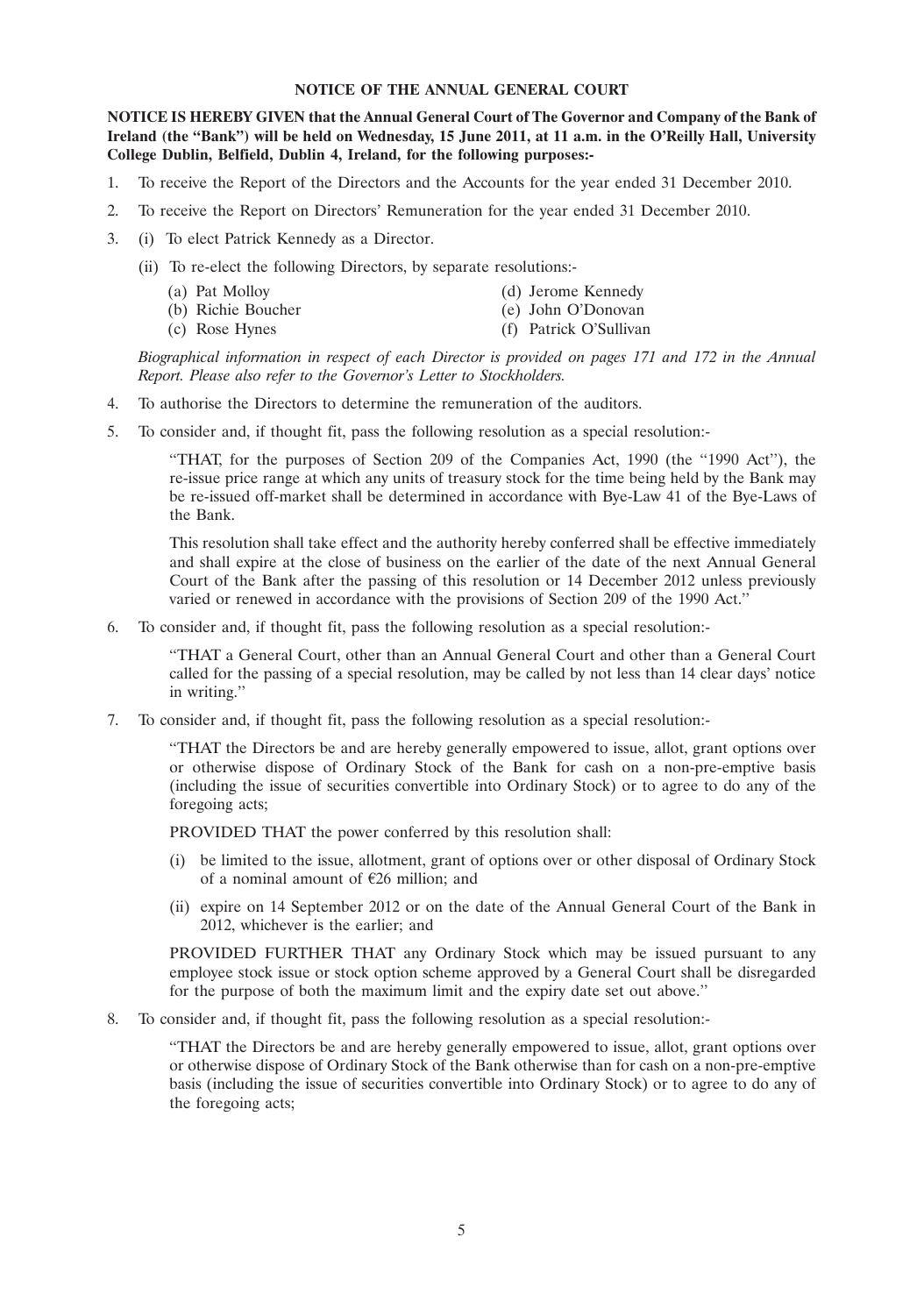PROVIDED THAT the power conferred by this resolution shall:

- (i) be limited to the issue, allotment, grant of options over or other disposal of Ordinary Stock of a nominal amount, at the date of the passing of the resolution, of the lesser of 10% of the issued Ordinary Stock or the authorised but unissued Ordinary Stock in the capital of the Bank; and
- (ii) expire on 14 September 2012 or on the date of the Annual General Court of the Bank in 2012, whichever is the earlier; and

PROVIDED FURTHER THAT any Ordinary Stock which may be issued pursuant to any employee stock issue or stock option scheme approved by a General Court shall be disregarded for the purpose of both the maximum limit and the expiry date set out above**.''**

9. To consider and, if thought fit, pass the following resolution as a special resolution:-

''THAT subject to and with the consent of the High Court:-

- (i) the stock premium of the Bank be reduced by cancelling  $\epsilon$ 3.92 billion of the stock premium of the Bank (or such lesser amount as determined in accordance with paragraph (ii) below), the reserve resulting from the cancellation of the stock premium to be treated as profits available for distribution as defined by Section 45 of Companies (Amendment) Act, 1983; and
- (ii) the Directors be and they are hereby authorised to determine, on behalf of the Bank, to proceed to seek the approval of the High Court to a reduction of stock premium for such lesser amount as the Directors may approve in their absolute discretion or to determine not to proceed to seek the approval of the High Court at all in pursuance of paragraph (i) above.''

**By Order Helen Nolan, Secretary Bank of Ireland Head Office 40 Mespil Road Dublin 4 12 May 2011**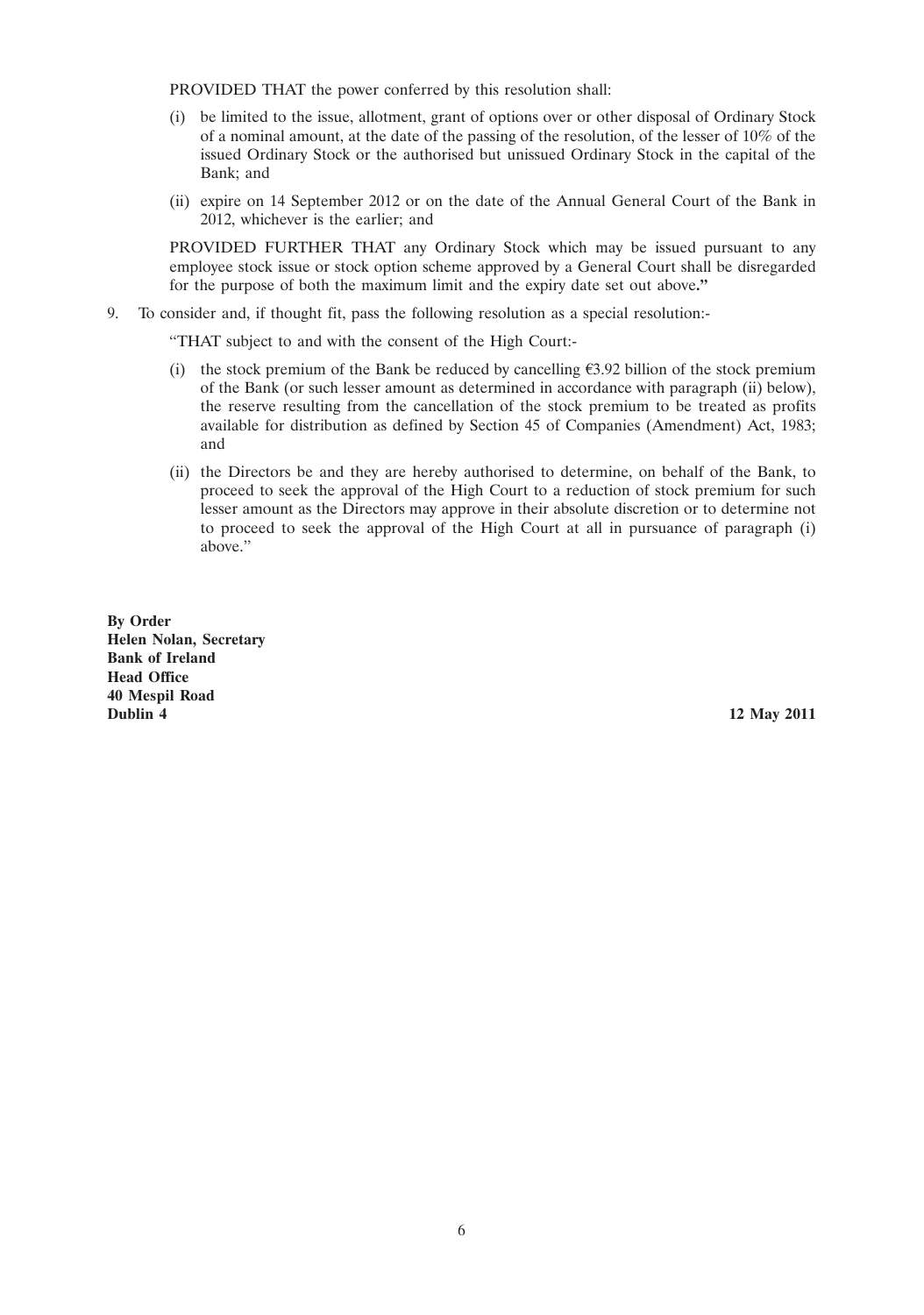# **Notes**

# **Entitlement to attend and vote**

- 1. Only those Stockholders who are holders of fully paid units of capital stock of the Bank and are registered on the Bank's register of members at:
	- 6 p.m. on 13 June 2011 (being the record date specified by the Bank for eligibility for voting pursuant to section 134A of the Companies Act 1963 and Regulation 14 of the Companies Act 1990 (Uncertificated Securities) Regulations, 1996); or
	- if the Annual General Court is adjourned, at 6 p.m. on the day two days prior to the adjourned Annual General Court,

shall be entitled to participate and vote at the Annual General Court.

# **Website giving information regarding the Annual General Court**

2. Information regarding the Annual General Court, including the information required by section 133A(4) of the Companies Act, 1963, is available from www.bankofireland.com/investor.

# **Attending in person**

3. The Annual General Court will be held at 11 a.m. If you wish to attend the Annual General Court in person, you are recommended to attend at least 15 minutes before the time appointed for holding of the Annual General Court to allow time for registration. Please bring the Attendance Card attached to your Form of Proxy and present it at the Stockholder registration desk before the commencement of the Annual General Court.

### **Electronic Participation**

4. Stockholders can appoint a proxy and give voting instructions electronically by logging on to the website of the Bank's Registrars, Computershare Investor Services (Ireland) Limited: www.eproxyappointment.com. Stockholders will need their 5-digit PIN Number, Stockholder Reference Number and the Control Number, which are all printed on the enclosed Form of Proxy.

### **Voting by Corporate Representatives**

5. Any corporation sole or body corporate which is a member of the Bank may, by a document executed by or on behalf of such corporation sole or resolution of its Directors or other governing body of such body corporate, authorise such individual as it thinks fit to act as its representative at any General Court of the Bank.

Any individual so authorised shall not be entitled to appoint a proxy but shall otherwise be entitled to exercise the same powers on behalf of the corporation sole or body corporate which he represents as that representative could exercise if he were an individual member of the Bank present in person.

### **Appointment of proxies**

- 6. A Stockholder who is entitled to attend, speak, ask questions and vote at the Annual General Court is entitled to appoint a proxy to attend, speak, ask questions and vote instead of him. A Stockholder may appoint more than one proxy to attend, speak, ask questions and vote at the Annual General Court in respect of stock held in different securities accounts. A Stockholder acting as an intermediary on behalf of one or more clients may grant a proxy to each of its clients or their nominees provided each proxy is appointed to exercise rights attached to different stock held by that Stockholder. A proxy need not be a Stockholder of the Bank. If you wish to appoint more than one proxy then please contact the Bank's Registrars, Computershare Investor Services (Ireland) Limited, on +353 1 247 5414 or via electronic means by sending an email to the Registrars at clientservices@computershare.ie.
- 7. A Form of Proxy for use by Stockholders is enclosed with this Notice of Annual General Court (or is otherwise being delivered to Stockholders). Completion of a Form of Proxy (or submission of proxy instructions electronically) will not prevent a Stockholder from attending the Annual General Court and voting in person should they wish to do so.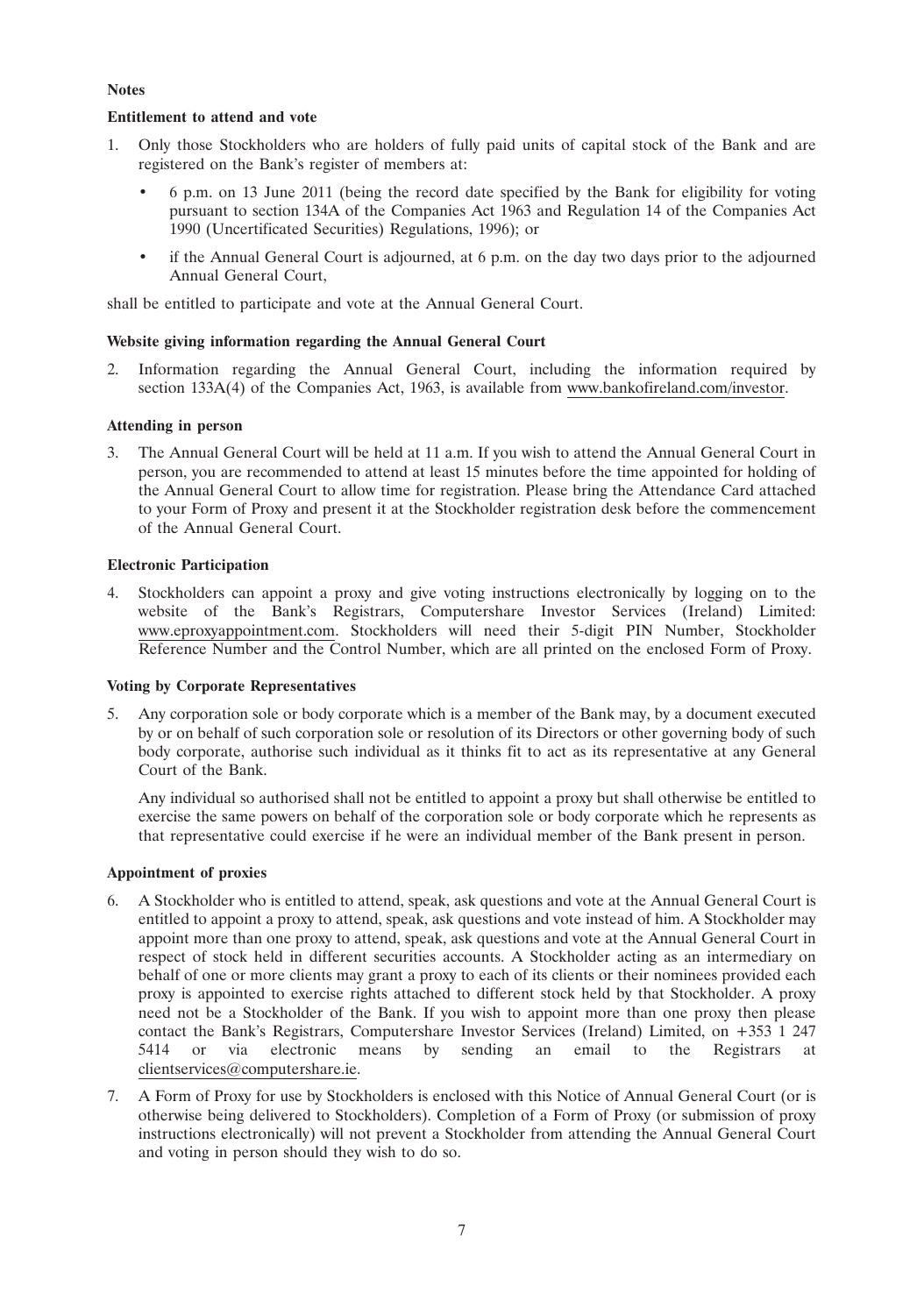#### **Completion of a Form of Proxy**

8. To be valid, a Form of Proxy and any power or other authority under which it is executed (or a duly certified copy of any such power or authority) must be lodged with the Bank's Registrars, Computershare Investor Services (Ireland) Limited, Heron House, Corrig Road, Sandyford Industrial Estate, Dublin 18, Ireland not later than 48 hours before the Annual General Court or adjourned Annual General Court or (in the case of a poll taken otherwise than at or on the same day as the Annual General Court or adjourned Annual General Court) at least 48 hours before the taking of the poll at which it is to be used.

#### **Appointment of a proxy by a CREST Member**

- 9. CREST Members who wish to appoint a proxy or proxies by utilising the CREST electronic proxy appointment service may do so for the Annual General Court and any adjournment(s) thereof by following the procedures laid down in the CREST Manual. CREST Personal Members or other CREST Sponsored Members, and those CREST Members who have appointed a voting service provider(s) should refer to their CREST Sponsor or voting service provider(s), who will be able to take appropriate action on their behalf.
- 10. In order for a proxy appointment or instruction made by means of CREST to be valid, the appropriate CREST message (a ''CREST Proxy Instruction'') must be properly authenticated in accordance with Euroclear's specifications and must contain the information required for such instructions, as described in the CREST Manual. The message (whether it constitutes the appointment of a proxy or an amendment to the instruction given to a previously appointed proxy) must be transmitted so as to be received by the Bank's Registrars, Computershare Investor Services (Ireland) Limited, (ID Number 3RA50) by the latest time(s) for receipt of proxy appointments specified in this Notice of Annual General Court or adjourned Annual General Court. For this purpose, the time of receipt will be taken to be the time (as determined by the time stamp applied to the message by the CREST Applications Host) from which Computershare Investor Services (Ireland) Limited is able to retrieve the message by enquiry to CREST in the manner prescribed by CREST.
- 11. CREST Members and, where applicable, their CREST Sponsors or voting service providers, should note that Euroclear does not make available special procedures in CREST for any particular messages. Normal system timings and limitations will therefore apply in relation to the input of CREST Proxy Instructions. It is the responsibility of the CREST Member concerned to take (or, if the CREST Member is a CREST Personal Member or Sponsored Member or has appointed a voting service provider(s), to procure that his CREST Sponsor or voting service provider(s) take(s)) such action as shall be necessary to ensure that a message is transmitted by means of the CREST system by any particular time. In this connection, CREST Members and, where applicable, their CREST Sponsors or voting service providers are referred, in particular, to those sections of the CREST Manual concerning practical limitations of the CREST system and timings. The Bank may treat as invalid a CREST Proxy Instruction in the circumstances set out in Regulation  $35(5)(a)$  of the Companies Act, 1990 (Uncertificated Securities) Regulations, 1996.

### **Questions at the Annual General Court**

- 12. Under section 134C of the Companies Act, 1963, the Bank must (subject to any reasonable measures the Bank may take to identify Stockholders) answer any question you ask relating to the business being dealt with at the Annual General Court unless:
	- (i) answering the question would interfere unduly with the preparation for the Annual General Court or the confidentiality and business interests of the Bank; or
	- (ii) the answer has already been given on a website in the form of an answer to a question; or
	- (iii) it appears to the Chairman of the Annual General Court that it is undesirable in the interests of the good order of the Court that the question be answered.

#### **Submission of questions**

13. If you wish to submit a question in advance of the Annual General Court, please send your question(s) in writing by email to agcquestions@boi.com or send it in writing with your Form of Proxy to the Registrar by no later than 4 days in advance of the Annual General Court.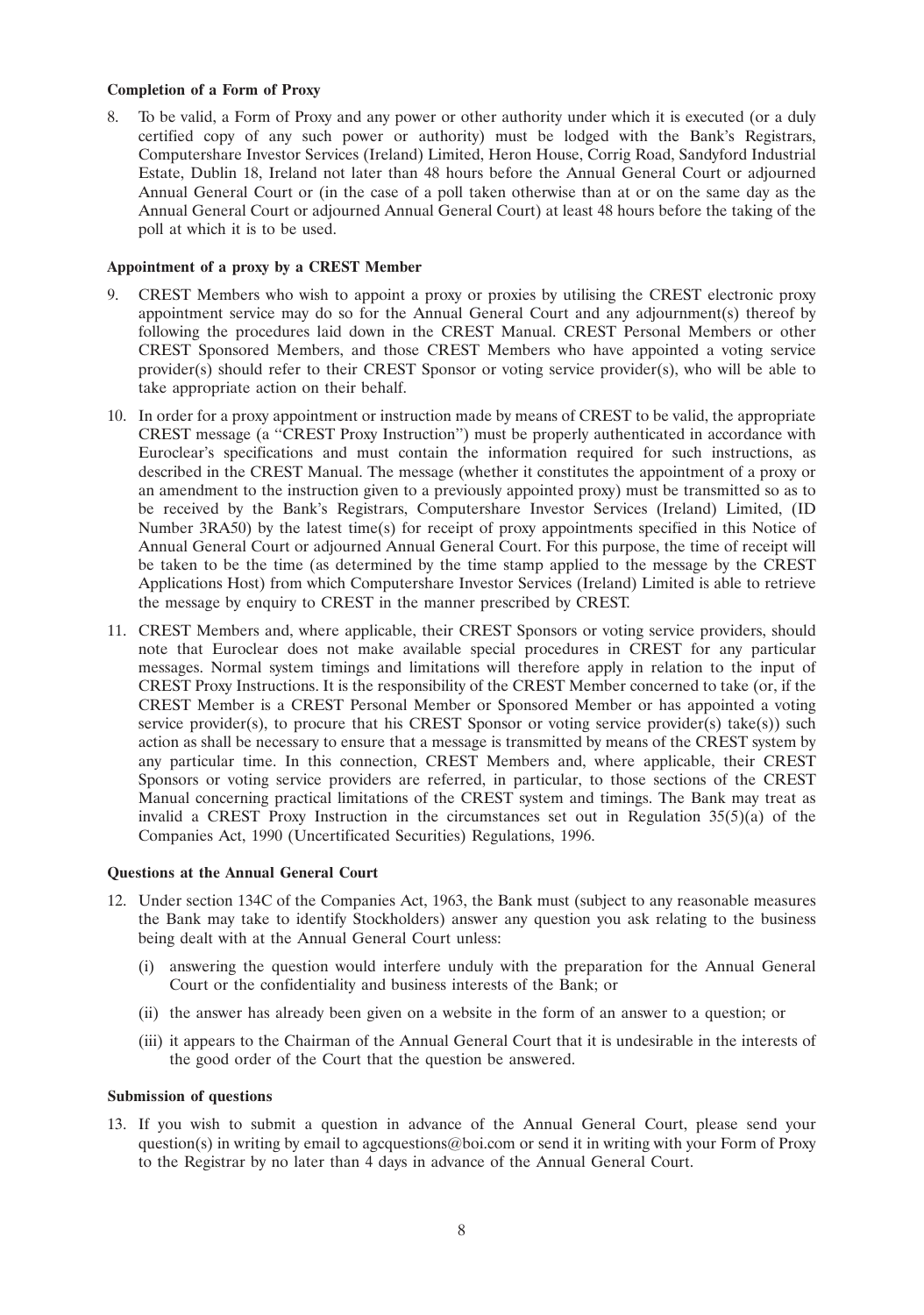#### **Stockholders' right to table draft resolutions**

- 14. Stockholders holding 3% or more of the units of Ordinary Stock may table a draft resolution for an item on the agenda in accordance with the terms of section 133B of the Companies Act, 1963, subject to any contrary provision in company law. In order to exercise this right, the full text of the draft resolution and the agenda item to which it relates (or, if supporting a draft resolution tabled by another shareholder, clearly identifying the draft resolution and agenda item which is being supported) must be received by the Secretary no later than 42 days in advance of the Annual General Court. Furthermore, Stockholders are reminded that there are provisions in company law which impose other conditions on the right of Stockholders to propose resolutions at any General Court of the Bank.
- 15. Stockholders holding 3% or more of the units of Ordinary Stock may put an item on the agenda of the AGC in accordance with Section 133B of the Companies Act, 1963. In order to exercise this right, written details of the item the Stockholders wish to have included in the Annual General Court agenda together with a written explanation as to why the item is to be included in the agenda must be received by the Secretary no later than 42 days in advance of the Annual General Court.

#### **Voting on a Poll**

16. Pursuant to Section 138 of the Companies Act, 1963 where a poll is taken at the Annual General Court, a Stockholder, present in person or by proxy, holding more than one unit of stock need not cast all his / her votes in the same way.

#### **Outstanding Stock Options**

17. As at 10 May 2011 (being the latest practicable date prior to publication of this Notice), the outstanding stock options issued by the Bank would result in the issue of 8,185,791 new units of Ordinary Stock if such stock options were to be exercised.

# **1992 Preference Stockholders**

18. Holders of the Sterling and euro Preference Stock, although entitled to receive copies of the Annual Report and Notice of any General Court, are not entitled to attend and vote at this meeting in respect of their holding of such stock.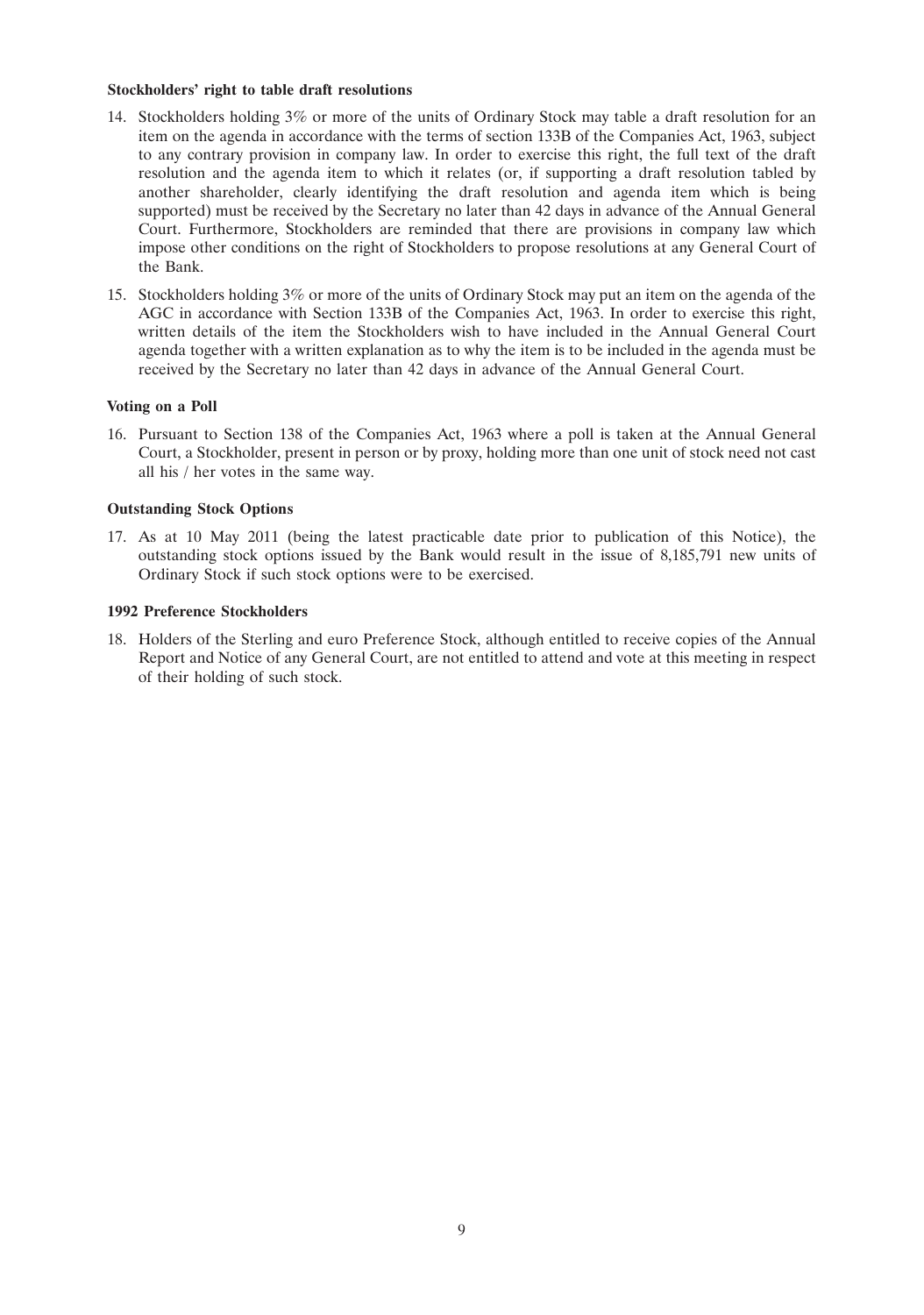## **LOCATION MAP**

The O'Reilly Hall is situated inside the main entrance to the campus of University College Dublin, Belfield. Located four miles on the south side of Dublin city centre, the campus is accessible from the Stillorgan Dual Carriageway. Car parking is available in Car Park No. 2.